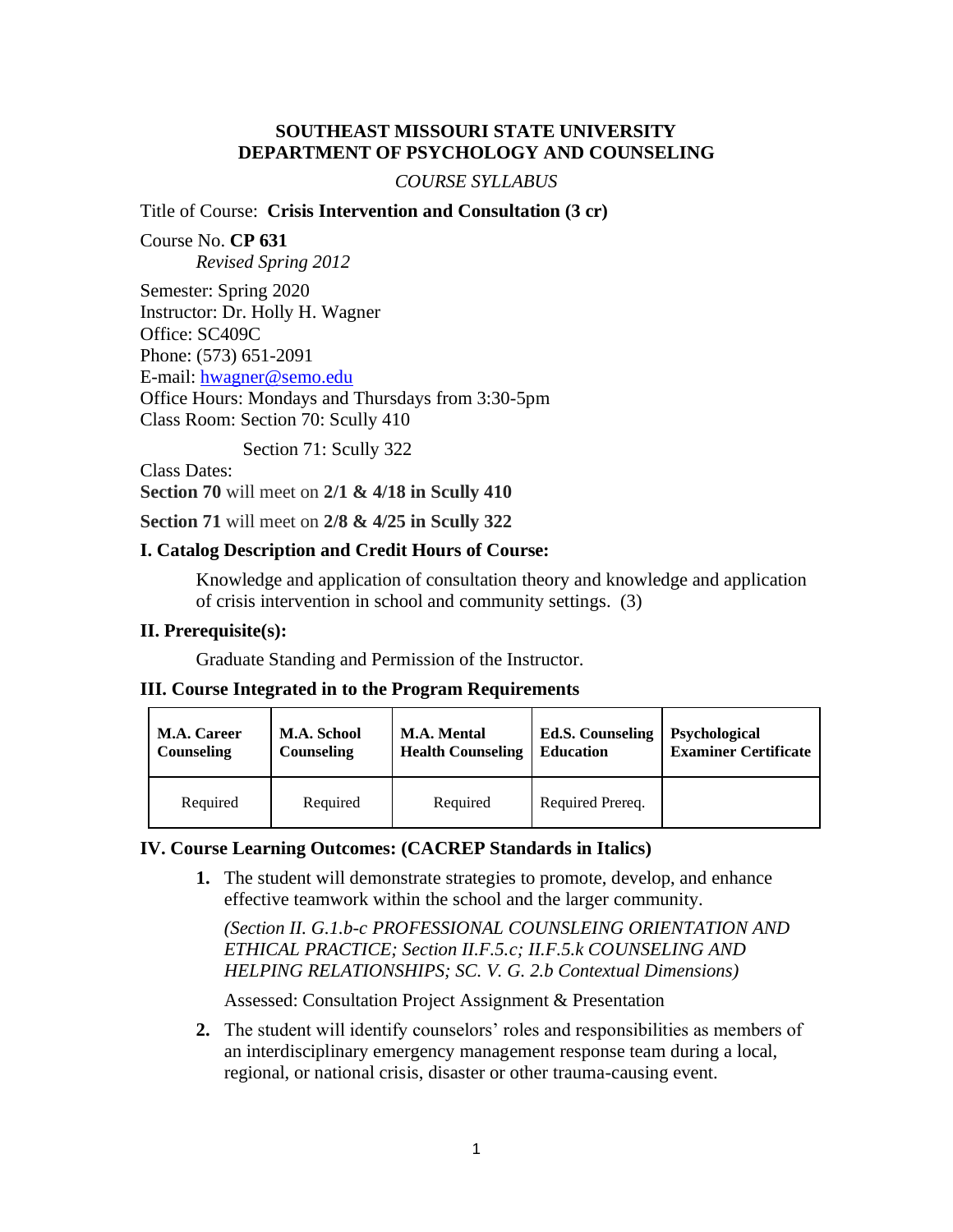*(Section II. G.1.b-c PROFESSIONAL COUNSLEING ORIENTATION AND ETHICAL PRACTICE; Section II.F.5.l; II.F.5.m COUNSELING AND HELPING RELATIONSHIPS, CMHC.V.C.2.f Contextual Dimensions;* 

*SC.V.G.2.e Contextual Dimensions)*

Assessed: Psychological First Aid Training & Online Forums, Presentation/Critique of Professional Article

**3.** The student will demonstrate the impact of crises, emergencies, and disasters on human development.

*(Section II. G.1.b-c PROFESSIONAL COUNSLEING ORIENTATION AND ETHICAL PRACTICE; Section II.F.5.l; II.F.5.m COUNSELING AND HELPING RELATIONSHIPS, CMHC.V.C.2.f Contextual Dimensions;* 

*SC.V.G.2.e Contextual Dimensions)*

Assessed: Psychological First Aid Training & Online Forums, Presentation/Critique of Professional Article, Class Reflection Paper

## **V. Course as Relates to External Standards**

## **CACREP Standards (2016)**

Section II. G.1. PROFESSIONAL COUNSLEING ORIENTATION AND ETHICAL PRACTICE - studies that provide an understanding of all of the following aspects of professional functioning:

 b. the multiple professional roles and functions of counselors across specialty areas, and their relationships with human service and integrated behavioral health care systems, including interagency and interorganizational collaboration and consultation

 c. counselors' roles and responsibilities as members of interdisciplinary community outreach and emergency management response teams

Section II.F.5. COUNSELING AND HELPING RELATIONSHIPS - studies that provide an understanding of the counseling process in a multicultural society, including all of the following:

c. theories, models, and strategies for understanding and practicing consultation

k. strategies to promote client understanding of and access to a variety of community-based resources

l. suicide prevention models and strategies

m. crisis intervention, trauma-informed, and community-based strategies, such as Psychological First Aid

CMHC. V. C. 2. Contextual Dimensions:

f. impact of crisis and trauma on individuals with mental health diagnoses

SC. V. G. 2. Contextual Dimensions:

 b. school counselor roles in consultation with families, P-12 and postsecondary school personnel, and community agencies

 e. school counselor roles and responsibilities in relation to the school emergency management plans, and crises, disasters, and trauma

## **DESE Standards (2012)**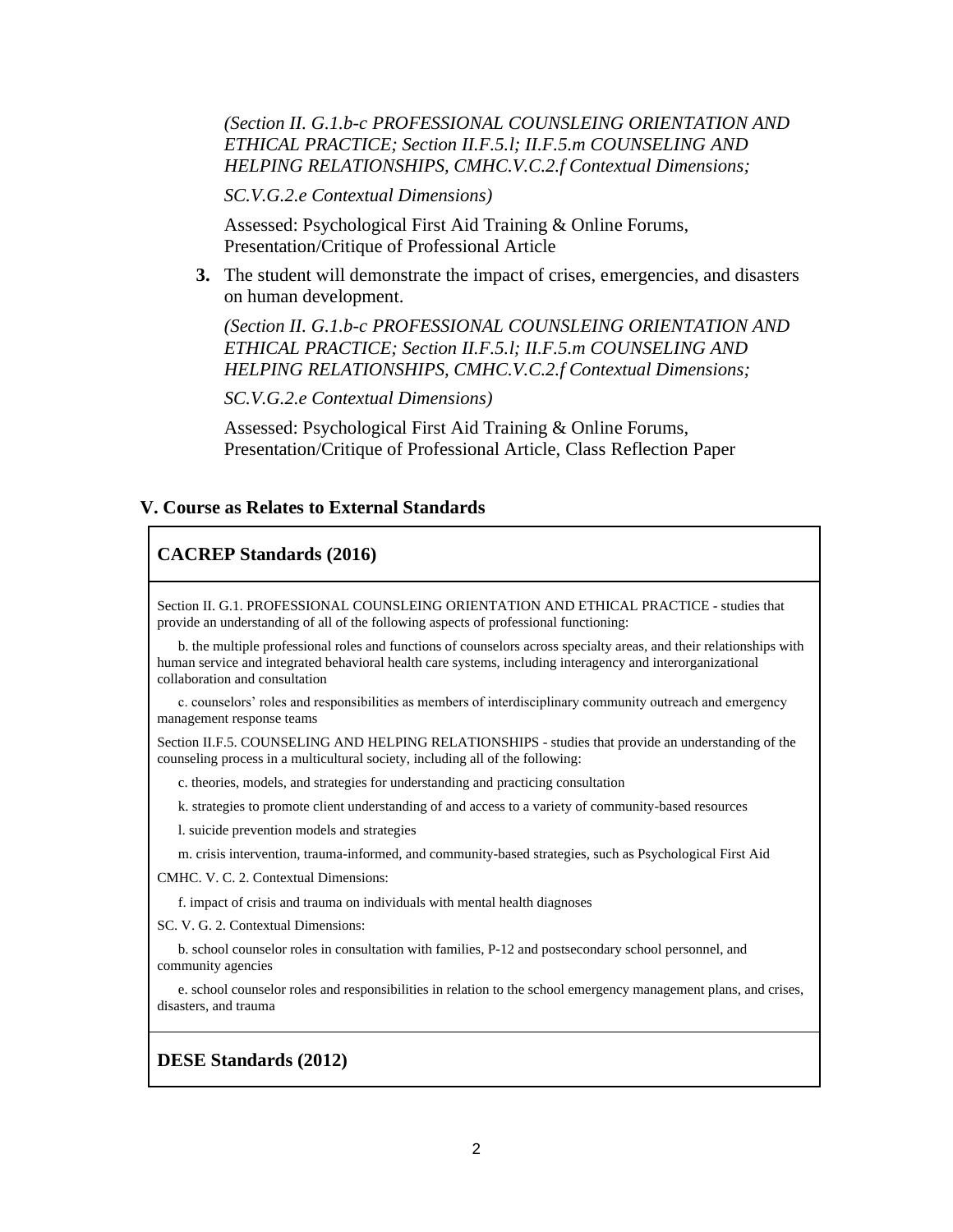MO School Counseling Standard 2:

Program Implementation: The school counselor collaborates with school and community members to plan, design, implement, evaluate and enhance the school and district-wide comprehensive guidance and counseling program to advance the academic, personal/social and career development of all students.

## **VI. Purposes or Objectives of the Course:**

- A. The student will demonstrate their knowledge regarding the various roles of the consultant and models of consultation designed to enhance student's academic, social, emotional, career and other developmental needs in a school setting.
- B. The student will identify their understanding of the dynamics, processes and stages of collaborative consultation with school, home and clinical mental health agencies.
- C. The student will demonstrate foundational communication and problemsolving skills and strategies to promote, develop and enhance effective teamwork within the school and larger community.
- D. The student will demonstrate their knowledge regarding the ethical standards which guide consultant behavior.
- E. The student will become acquainted with specialized curriculum, and instructional strategies and responsive services which aid in the development and maintenance of positive mental health and productive behavior in the school environment.
- F. The student will be able to identify systems theories and processes of consultation in school systems settings.
- G. The student will demonstrate their knowledge regarding peer programming interventions and how to coordinate them.
- H. The student will be able to apply appropriate interventions in school, clinical mental health, and career contexts for people and students during crises, disasters, and other trauma-causing events.
- I. The student will be able to demonstrate the skills needed to effectively work with educators, communities and schools during the time of crisis.

## **VII. Course Content or Outline: Class Hours**

- A. Introduction to Consultation 6
	- 1. Definition of consultation
	- 2. Basic concepts of consultation
	- 3. Principles of consultation
	- 4. Models of consultation

## B. The Consultation Process in Schools 6

- 1. The scope of pupil personnel services
- 2. Roles of a consultant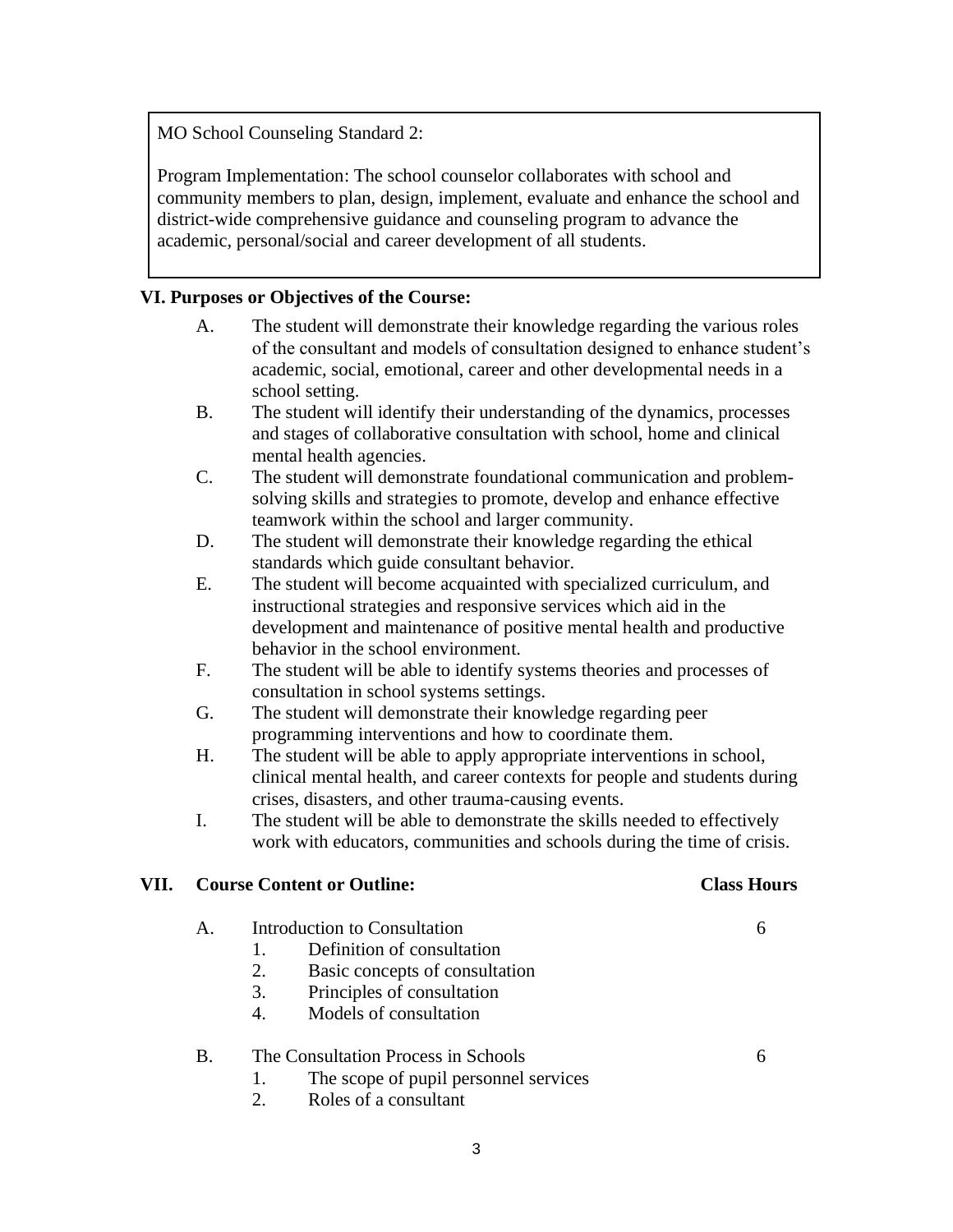|    | 3.<br>Stages of consultation                                                            |    |  |  |
|----|-----------------------------------------------------------------------------------------|----|--|--|
|    | 4.<br>Interpersonal processes                                                           |    |  |  |
|    | The dynamics of collaborative consultation settings.<br>5.                              |    |  |  |
| C. | <b>Consultant Skills and Classroom Management</b><br>6                                  |    |  |  |
|    | <b>Communication skills</b><br>1.                                                       |    |  |  |
|    | 2.<br>Classroom climate and learning environment                                        |    |  |  |
|    | 3.<br>Assessment techniques                                                             |    |  |  |
|    | 4.<br>Developing effective interventions                                                |    |  |  |
|    | 5.<br><b>Evaluation techniques</b>                                                      |    |  |  |
| D. | Consulting with Various Populations                                                     | 10 |  |  |
|    | Administration<br>1.                                                                    |    |  |  |
|    | 2.<br>Teachers                                                                          |    |  |  |
|    | 3.<br>Parents                                                                           |    |  |  |
|    | 4.<br>Community agencies                                                                |    |  |  |
|    | 5.<br>Medical community                                                                 |    |  |  |
| Ε. | <b>Understanding Development of Programs</b>                                            |    |  |  |
|    | Addressing Issues and Trends in School:                                                 | 6  |  |  |
|    | 1. ADHD & ODD                                                                           |    |  |  |
|    | 2. Anger & Conflict Management                                                          |    |  |  |
|    | 3. Motivating students                                                                  |    |  |  |
|    | 4. Discipline & parenting                                                               |    |  |  |
|    | Grief and loss in a school setting<br>5.                                                |    |  |  |
|    | <b>Bullying</b><br>6.                                                                   |    |  |  |
|    | 7. Use of technology                                                                    |    |  |  |
|    | 8. Diversity                                                                            |    |  |  |
|    | 9. Sexual Harassment                                                                    |    |  |  |
| F. | Crises, Emergencies and Disasters                                                       | 6  |  |  |
|    | School context<br>1.                                                                    |    |  |  |
|    | 2.<br>Career context                                                                    |    |  |  |
|    | 3.<br>Clinical mental health context                                                    |    |  |  |
|    | 4.<br>Strategies for skill implementation with clients, students, and the<br>community. |    |  |  |
|    |                                                                                         |    |  |  |
| G. | <b>Legal and Ethical Considerations</b>                                                 | 5  |  |  |
|    | Legal and ethical aspects of consultation<br>1.                                         |    |  |  |
|    | Multicultural considerations<br>2.                                                      |    |  |  |
|    |                                                                                         |    |  |  |

# **VIII. Textbook(s):**

Dass-Brailsford, P. (2007). *A practical approach to trauma: Empowering interventions.* Sage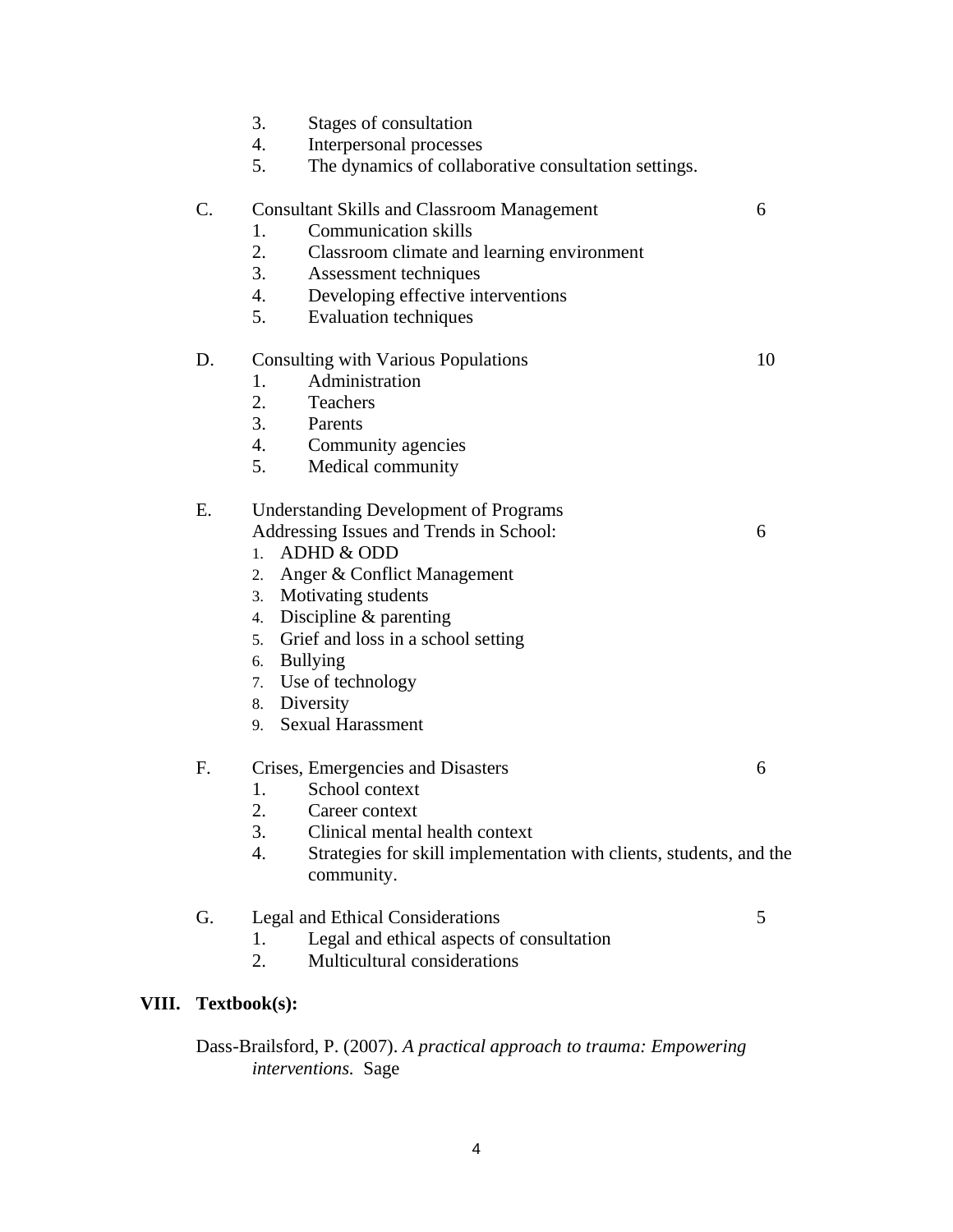Dougherty, M.A. (2014). *Psychological consultation and collaboration in school and community setting (6th 3e.).* Belmont, CA: Brooks/Cole

Readings from current professional journals

## **IX . Expectations of Students:**

A. The student is expected to actively participate in class.

B. The student will be expected to complete the required readings and assignments.

C. Satisfactory performance on class presentations.

D. The student will be expected to respond to a variety of skill assessment techniques.

E. The student will be expected to know about and use a variety of technological strategies to enhance learning

F. The student will be expected to know about legal issues and ethical standards in counseling.

## **X. Basis for Student Evaluation**

- A. Completion of assignments on Moodle related to the training of crisis interventions and counseling skills, including Psychological First Aid (PFA) training
- B. Presentations & critiques of professional articles on Crisis and Trauma
- C. Presentation of a Consultation Project and Workshop & Self-Assessment of Consultation Skills

## *Final letter grade:*

91% to 100% -- A 81% to 90% -- B 71% to 80% -- C 0% to 70% -- F

## **Assignments: (CACREP Standards in Italics)**

## **Psychological First Aid (PFA) Training & Weekly Moodle Forums (40%):**

Each student will complete an online training for Psychological First Aid within the first couple weeks of class. Students will be responsible for posting reflections and assignments on a weekly basis in Moodle.

## **Due:** Dates Posted on Moodle

*(Section II. G.1.b-c PROFESSIONAL COUNSLEING ORIENTATION AND ETHICAL PRACTICE; Section II.F.5.l; II.F.5.m COUNSELING AND HELPING RELATIONSHIPS, CMHC.V.C.2.f Contextual Dimensions; SC.V.G.2.e Contextual Dimensions)*

**Presentation/ Critique of Professional Article (5%):** Students will present key points from a peer reviewed journal pertaining to Crisis and Trauma and describe how the article's content will impact their work as a counselor.

**Due:** 1<sup>st</sup> Face-to-Face Class Meeting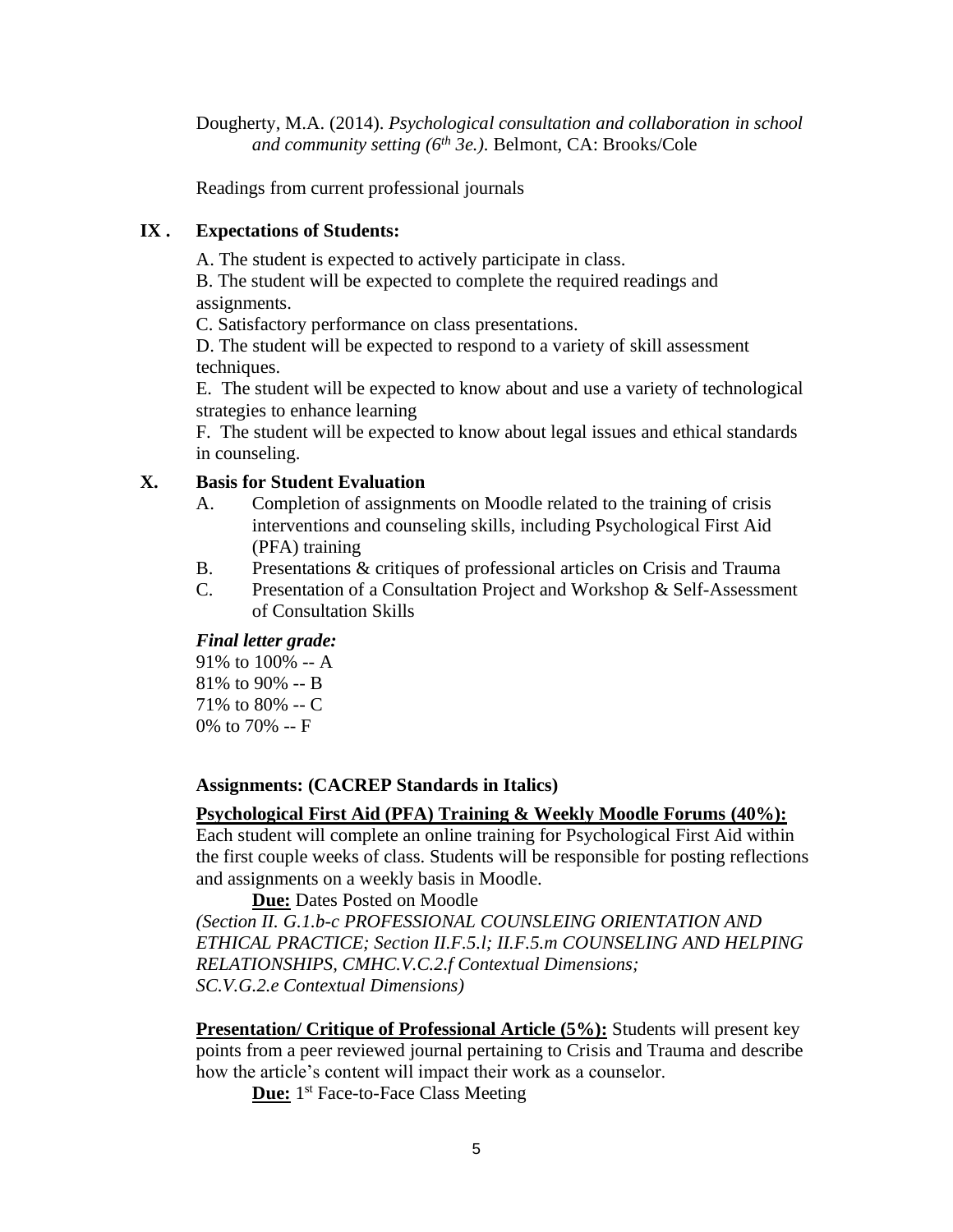*(Section II. G.1.b-c PROFESSIONAL COUNSLEING ORIENTATION AND ETHICAL PRACTICE; Section II.F.5.l; II.F.5.m COUNSELING AND HELPING RELATIONSHIPS, CMHC.V.C.2.f Contextual Dimensions; SC.V.G.2.e Contextual Dimensions)*

**Consultation Project Assignment & Presentation (50%):** This project is an opportunity to plan a consultation program that is tailored to a school system or mental health agency. Start this program by explaining who your prospective consultee could be. Give the scenario in which this will be taking place--for example, many consultants contact their potential consultees and offer services; others are contracted by the consultee and asked to provide services. State the reasons this scenario is of interest to your group. Personalize your statements including your thoughts and feelings about yourself as a consultant and reflections on your readings about consultation (section VI.b, specifically). Students will also complete an **Analysis of Consultation Skills** upon completion on the Consultation Project Workshop Presentation.

**Due:** 2 nd Face-to-Face Class Meeting

*(Section II. G.1.b-c PROFESSIONAL COUNSLEING ORIENTATION AND ETHICAL PRACTICE; Section II.F.5.c; II.F.5.k COUNSELING AND HELPING RELATIONSHIPS; SC.V.G.2.b Contextual Dimensions)*

**Class Reflection Paper: (5%):** Each student is required to write and submit a 2 – 4 page reflection paper on what they learned from this class. This paper can include descriptions of assignments that were particularly meaningful, key takeaways, and other points of interest. This assignment also satisfies a requirement of the Professional Counseling Portfolio. In addition to uploading the assignment to the Moodle website, you are required to submit the reflection to your Chalk & Wire account.

*Rubric on Moodle*

**Due:** May 11 at 11pm *(Section II. G.1.b-c PROFESSIONAL COUNSLEING ORIENTATION AND ETHICAL PRACTICE; Section II.F.5.l; II.F.5.m COUNSELING AND HELPING RELATIONSHIPS, CMHC.V.C.2.f Contextual Dimensions; SC.V.G.2.e Contextual Dimensions)*

## **XI. Methods of instruction**

A combination of:

Classroom lectures and discussions Classroom experiential exercises Web-assisted instructions, trainings, and forums

## **Additional Course Information:**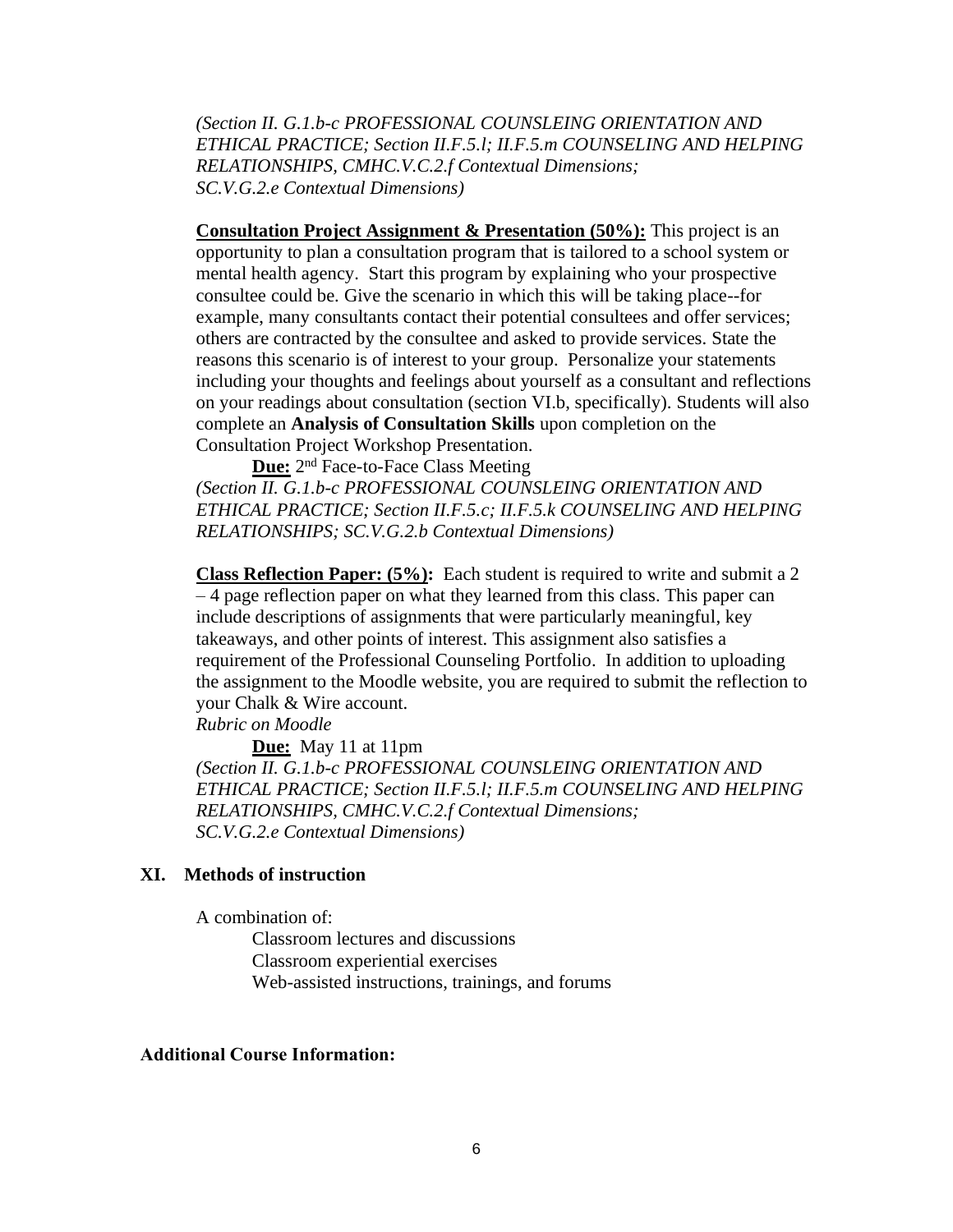All course information is included in the Keys to Success Booklet included on the class Moodle site, which includes grading rubrics, weekly assignment formats, and contact information.  Policy on late work is based upon individual faculty discretion.  Every effort will be made to respond to emails within 48 hours during the work week. Every effort will be made to grade course assignments in 2 weeks, based upon scope of assignment. 

**Academic Honesty** – Southeast Missouri State University expects all students, faculty and staff to operate in an honest and ethical manner. Academic dishonesty is a very serious offense because it undermines the value of your education and the education of others. Students who engage in academic dishonesty face significant penalties. Forms of academic dishonesty include, but are not limited to, plagiarism, cheating, contract cheating, misrepresentation, and other actions you take. Some of these are defined below: 

Plagiarism means passing off someone else's work as your own, whether it is intentional or unintentional. 

Cheating includes copying from another person or source of information to meet the requirements of a task.  

Contract cheating is paying someone else or a company to do your work.  

Misrepresentation means you are posing as someone else or someone else is posing as you to complete a task.  

Collusion means working with one or more people to cheat. If you help someone cheat or plagiarize you will face the same penalties. 

For more information, visit the Responsible Redhawks Code of Conduct http://www.semo.edu/responsibleredhawks/code-of-conduct.html or the Faculty Handbook Section (D) on Academic Honesty http://www.semo.edu/facultysenate/handbook/5d.html 

**Accessibility –** Southeast Missouri State University and Disability Services are committed to making every reasonable educational accommodation for students who identify as people with disabilities. Many services and accommodations which aid a student's educational experience are available for students with various disabilities. Students are responsible for contacting Disability Services to register and access accommodations. Accommodations are implemented on a case by case basis. For more information, visit http://www.semo.edu/ds/ or contact Disability Services at 573-651-5927. 

**Civility –** Your university experience is purposely designed to introduce you to new ideas, help you think effectively, develop good communication skills,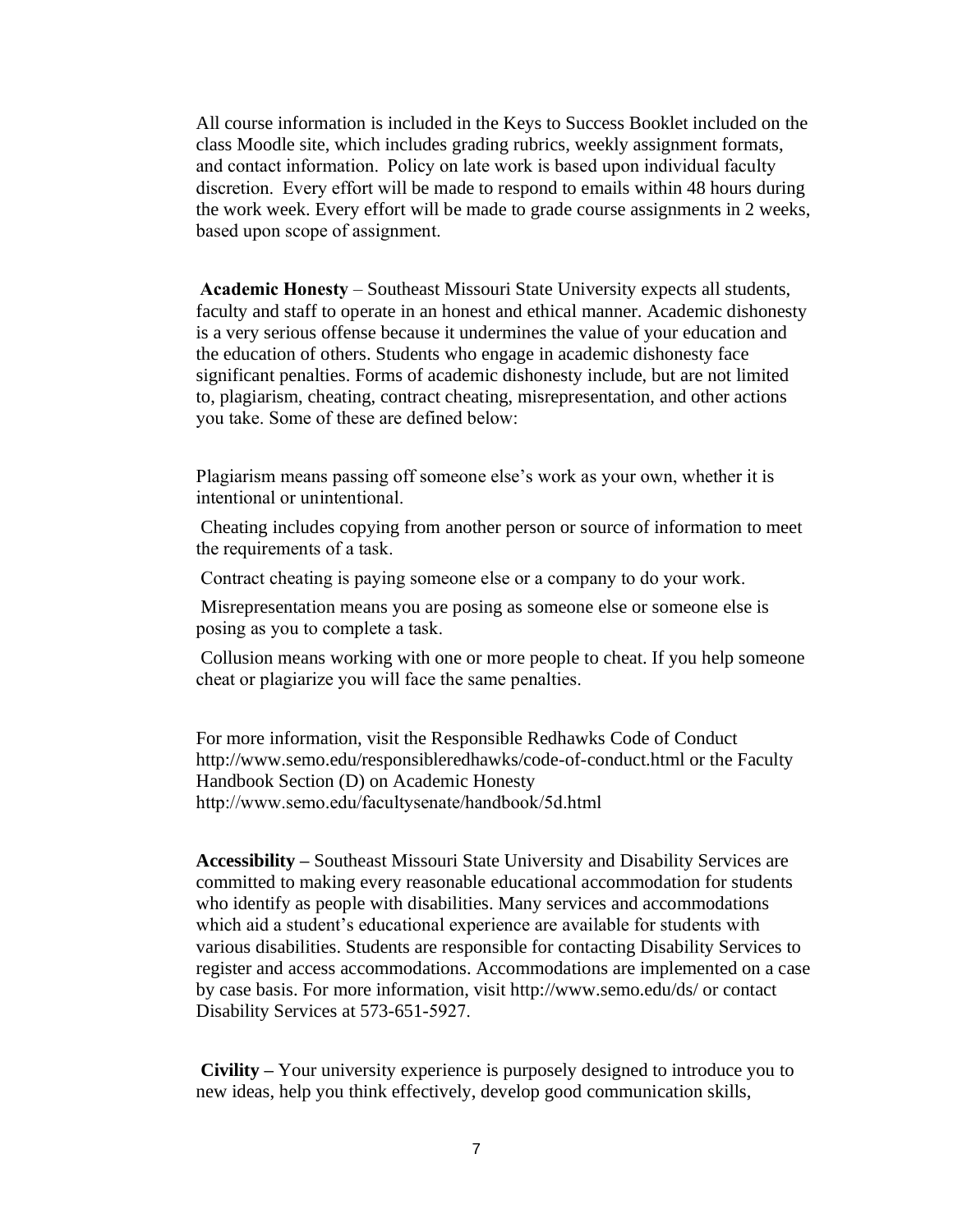evaluate information successfully, distinguish among values and make sound judgements. Doing this well requires respectful and courteous discussion among and between students and the instructor. Together, we must create a space where we acknowledge and respect others have different experiences, perspectives and points of view. Disagreements are likely. Mutual respect for one another and a willingness to listen are important. Remember, you are responsible for your behavior and actions. There is a no tolerance policy on bullying or harassment of any kind. Additional information on student conduct may be found at:

http://www.semo.edu/pdf/stuconduct-code-conduct.pdf?ver=1.0 and [http://www.semo.edu/pdf/Conduct\\_Faculty\\_Resource\\_Guide.pdf](http://www.semo.edu/pdf/Conduct_Faculty_Resource_Guide.pdf  ) 

Further, it is to be expected that the instructor will treat all students with dignity and respect – it is also expected that the students will treat both the instructor and other students with this same respect. In order to facilitate this process more effectively, students are asked the following: 1) before class turn off all pagers and cell phones; 2) refrain from text messaging during class; 3) avoid distracting behavior (e.g. popping gum, noisy eating, and clipping fingernails); 4) minimize side conversations; and, 5) maintain respectful interactions. Finally, personal harassment of any kind will not be tolerated.

**Mandatory Reporting –** I will keep information you share with me confidential to the best of my ability, but as a professor I am legally required to share information about sexual misconduct and crimes I learn about to make our campus and community safe for everyone.  

**Student Success –** This course uses SupportNET, Southeast's student success network, to improve communication between students, faculty and staff on campus. You'll get emails through SupportNET with information about resources or concerns. Please read these emails—they are sent to help you succeed! You can access SupportNET through your portal, Moodle or directly at supportnet.semo.edu to see any academic alerts, ask for help and to access resources to support your success at Southeast. 

## **XII. Counselor Dispositions**

Counselor Dispositions, as assessed within Counselor Education are guided by the central core of the Counseling Conceptual Framework. The beliefs and attitudes related to the areas of *competence, reflection and caring*, are the guiding influence with the eight foundational counselor dispositions assessed throughout the program. These are: 1) Genuineness, 2) Congruence, 3) Non-judgmental Respect, 4) Emotional Awareness, 5) Ethical Understanding, 6) Concreteness, 7) Empathy, and 8) Professional Commitment. See [Student](http://www4.semo.edu/counsel/Forms/StudentHandbook.htm) [Handbook.](http://www4.semo.edu/counsel/Forms/StudentHandbook.htm)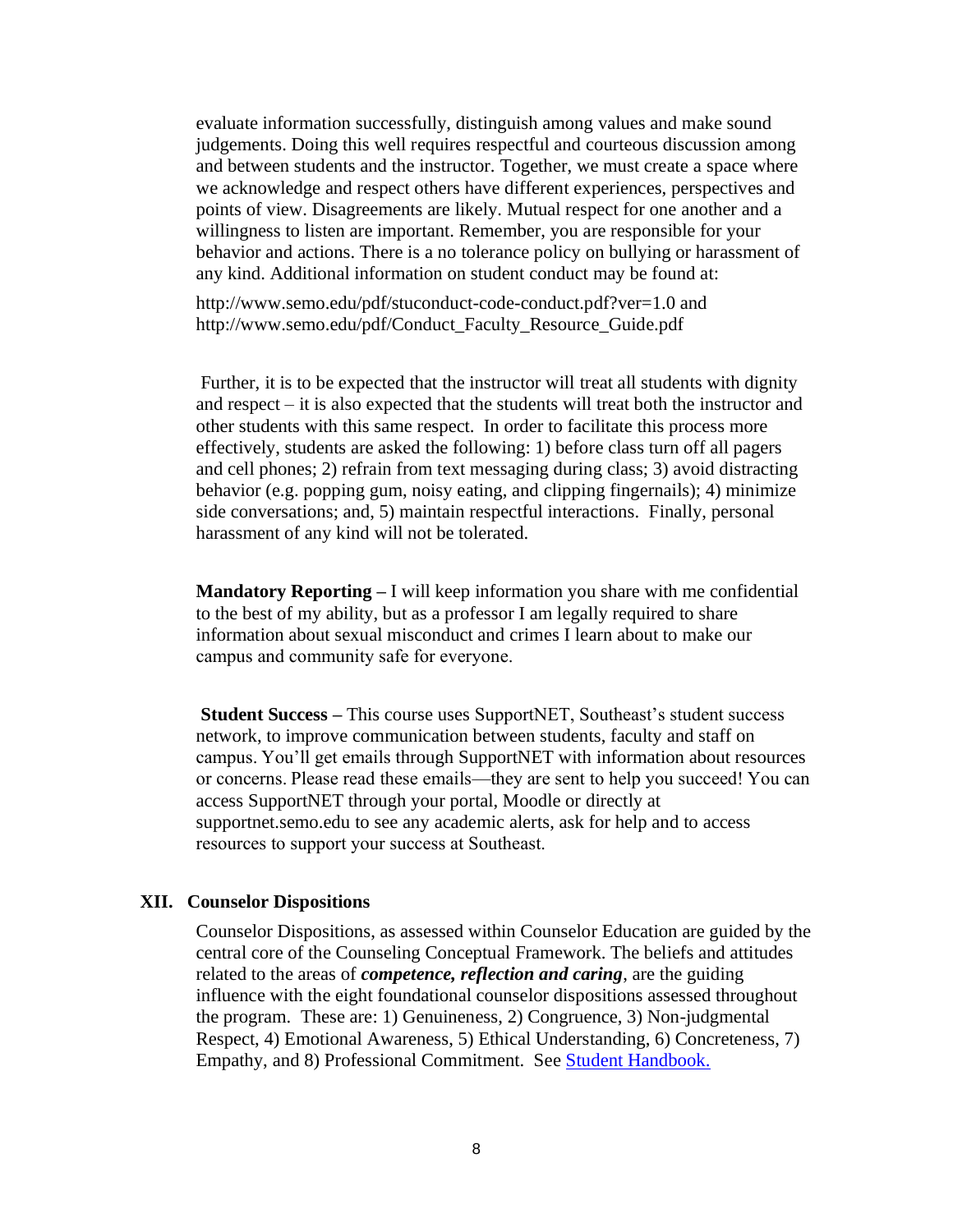# **XIII. Course Schedule**

## **TENTATIVE SCHEDULE**

| Week/Date | Topic/Assignments                                                                                       | Readings                                                                   |  |
|-----------|---------------------------------------------------------------------------------------------------------|----------------------------------------------------------------------------|--|
| (1)       | "Crisis Intervention"<br><b>Complete Psychological First Aid (PFA)</b><br>online training               | Chapter 5 (Dass-Brailsford text)<br>and supplemental related readings      |  |
| (2)       | "Overview of Trauma"<br>and "Assessment of PTSD, ASD, and<br>DESNOS"                                    | Chapter 1 and Chapter 2 (Dass-<br>Brailsford text)                         |  |
| (3)       | "Models of Trauma Treatment" and<br>"Empowering Interventions"                                          | Chapter 3 and Chapter 4 (Dass-<br>Brailsford text)                         |  |
| (4)       | "Consultation and Collaboration"<br>Begin having consultation project work<br>meetings with your group. | Chapters 1 and 2 from Dougherty<br>text will be available in Moodle.       |  |
| (5)       | "Consultation and Collaboration"<br>Consultation project work meetings with your<br>group.              | Chapters 3 and 4 Dougherty<br>textbook will be made available in<br>Moodle |  |
| (6)       | "Group Psychotherapy for Trauma Survivors"<br>and "Community Trauma and Working in the<br>Schools"      | Chapters 6 & 7 (Dass-Brailsford<br>text) and supplemental readings         |  |
| (7)       | "Traumatic Stress Debriefing with Adults"                                                               | Chapter 8 (Dass-Brailsford text)<br>and supplemental readings              |  |
| (8)       | "Crisis Interventions related to Children and<br>Adolescents" and "Treating Interpersonal<br>Violence"  | Chapters 9 & 10 (Dass-Brailsford<br>text) and supplemental readings        |  |
| (9)       | "Treating Political Refugees"                                                                           | Chapter 11 (Dass-Brailsford text)<br>and supplemental readings             |  |
| (10)      | "Interventions related to Terrorism"                                                                    | Chapter 12 (Dass-Brailsford text)<br>and supplemental readings             |  |